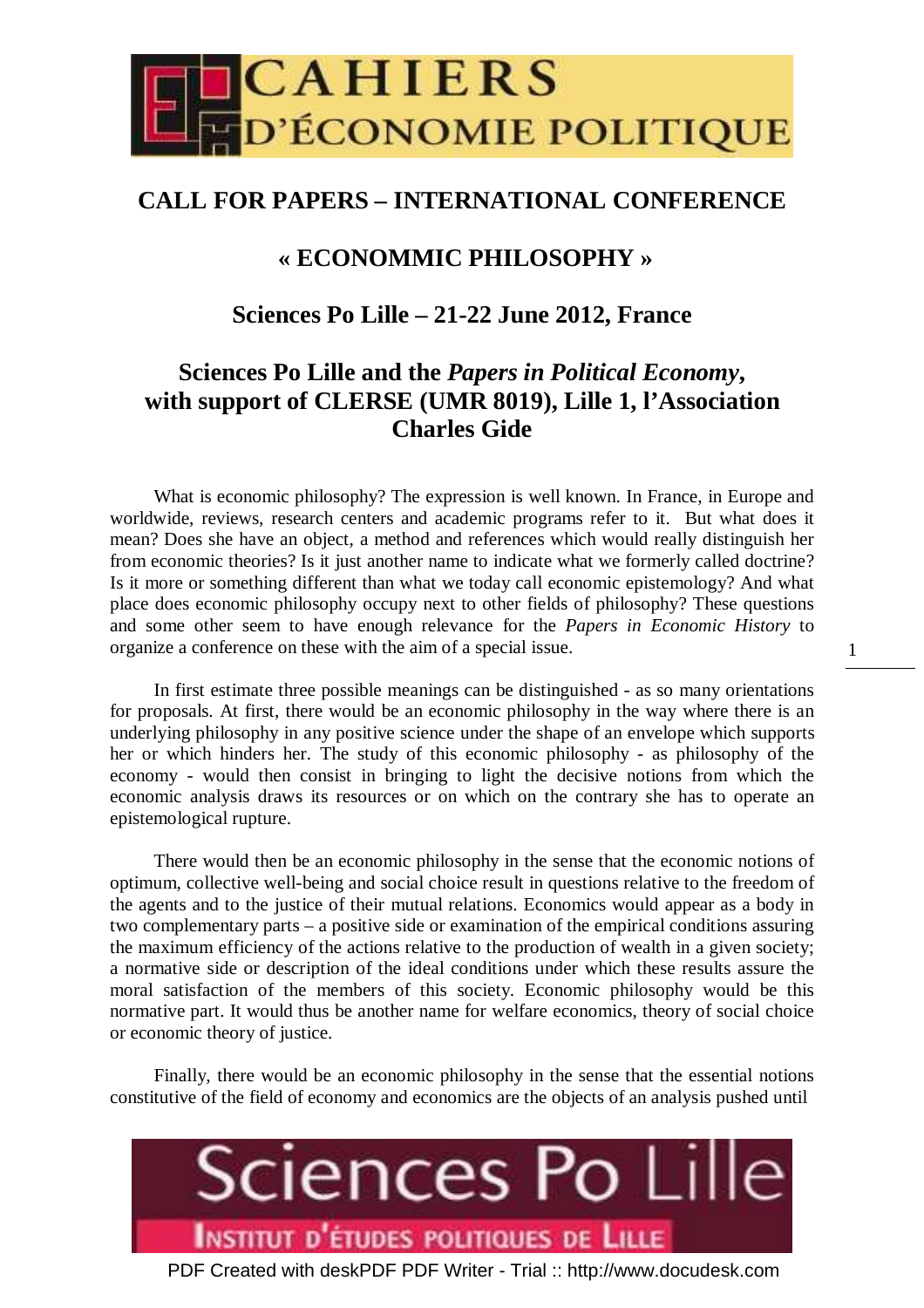

its term. Economists know this level of inquiry on fundamental concepts of their domain under the title of pure theory. Pure theory is not the positive knowledge about how an economic device compared to others works at best. Nor does she normatively question the ideal conditions under which the economy can be just. Pure theory rises up to the upper floor of the so-called real or abstract definitions which command the deployment of economics in the coherence and relevance of its various parts.

But is it enough to say? Shouldn't we go further than this orientation under the only review of the possible meanings of an expression? Shouldn't we also understand an economic philosophy as the banner of a great philosophic tradition to unify economic theoretical propositions - as it is to see with political or moral philosophies? It would then be necessary to speak about Aristotelian, Hegelian or Marxist economic philosophy, economic philosophy inspired by J.S.Mill, the Vienna Circle or Wittgenstein or influenced by Hayek or evolutionism - all incentives for proposals.

## **PROPOSALS**

An abstract (no more than 500 words) of the proposed contribution should be submitted by Email to philoeco@sciencespo-lille.eu in **English or French**, with a brief curriculum vita, postal and email addresses.

### **DEADLINES**

- 15 October 2011: submission deadline
- 03 December 2011: meeting of the program committee
- 17 December 2011: notification to applicants
- 14 May 2012: full paper submission deadline

For more information, please contact: *philoeco@sciencespo-lille.eu* 

### **EVENT**

A selection of papers will be published in a special issue of the *Cahiers d'Economie Politique-Papers in Political Economy*  Organizers' intent is to publish other papers in a separated publication

### **MANAGING COMMITTEE**

**Arnaud Berthoud**, Lille1, CLERSE - **Jiména Hurtado**, Universidad de Los Andes, PHARE - **Patrick Mardellat**, Sciences Po Lille, CLERSE - **Delphine Pouchain**, Sciences Po Lille, CLERSE - **Shirine Sabéran**, Paris 1 Panthéon-Sorbonne, PHARE - **Richard Sobel**, Lille1, CLERSE